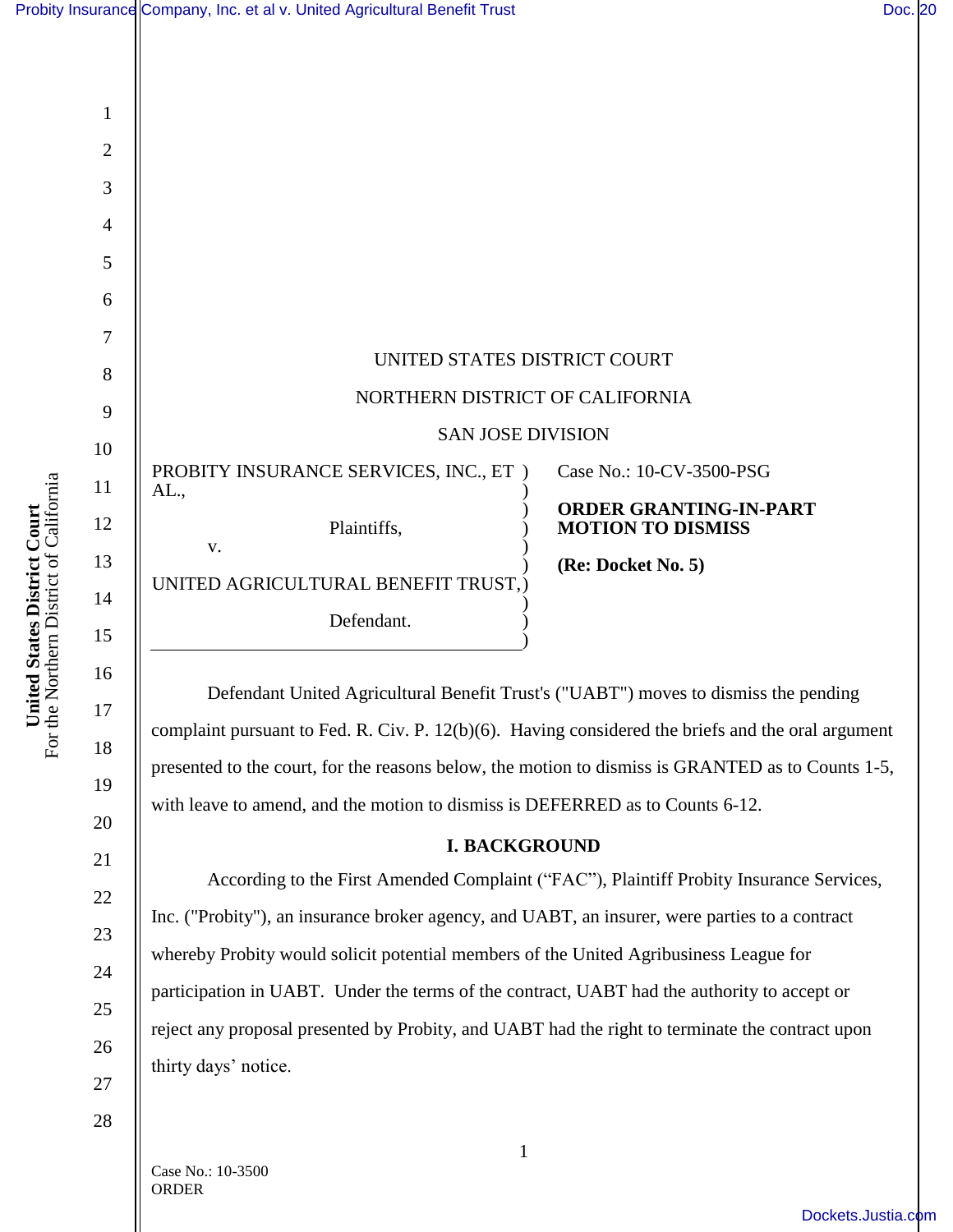1

2

3

4

5

6

7

8

9

10

11

12

13

14

15

16

17

18

19

20

21

22

23

24

25

26

On either August 10, 2009 at 5:34 p.m., according to the timestamp on the email, or August 11, 2009 at 11:08 a.m., according to the FAC, UABT's Regional Vice President Alex Drollinger ("Drollinger") sent an email to Probity employee Plaintiff Bruce Hickman ("Hickman"). This email is attached as Exhibit 2 to the FAC. The "To:" field lists only Drollinger's own UABT email address. The email contains the subject line, "Health Care and the politicians. Interesting! ;) 'REMEMBER THE BOOK- ANIMAL FARM' Some animals are 'more' equal than others!!"<sup>1</sup> The body of the email contains a photo of President Obama sitting next to another man, who appears to be interviewing the president. According to the text of the body of the email, which is typed in all capital letters, when asked whether his family would join the new "universal health care program that the rest of us will be on," President Obama ignored the question and "a number of senators" said they would think about it. The email continues that Congress will be "100% exempt" and objects that this plan that "is good for you and  $I \dots$  is not good enough for Obama, his family or Congress . . .??" "Personally, I can only accept a universal health care overhaul that extends to everyone . . . not just us lowly citizens . . . While the Washington 'elite' keep right on with their gold-plated health care coverages."

Hickman, an African-American, replied to Drollinger on August 11, 2009 at 11:08 a.m. with a single sentence: "If you ever send me another email you will be dealt with severely." UABT subsequently terminated the contract with Probity. Although UABT initially explained that the termination was necessary because Probity had failed to attend "producer school" and generate sufficient "quoting activity, " UABT eventually explained to Probity that it had terminated Probity because Hickman's email in response to Drollinger's broadcast email had been irate, abusive, and threatening. Probity and Hickman brought this lawsuit alleging violations of 42 U.S.C. §1981 as well as a number of state law claims.

27 28

 $\frac{1}{1}$  9/2/10 FAC (Docket No. 4) ("FAC") Ex. 2.

Case No.: 10-3500 ORDER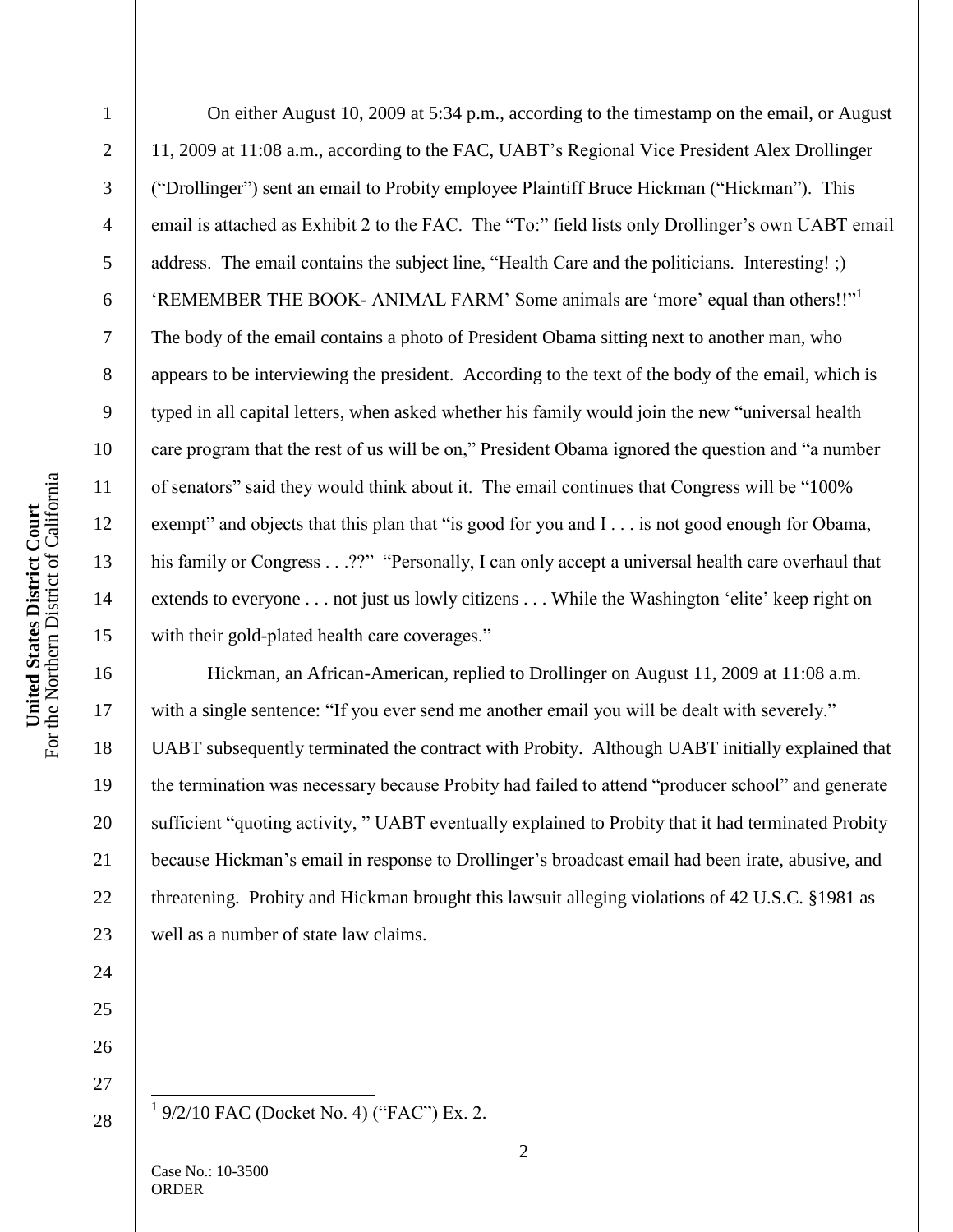#### **II. LEGAL STANDARDS**

### **A. RULE 12(B)(6)**

1

2

3

4

5

6

7

8

9

10

11

12

13

14

15

16

17

18

19

20

21

22

23

24

25

26

27

28

Pursuant to Rule 12(b)(6), a complaint may be dismissed against a defendant for failure to state a claim upon which relief may be granted against that defendant. "Dismissal can be based on the lack of a cognizable legal theory or the absence of sufficient facts alleged under a cognizable legal theory."<sup>2</sup> While "detailed factual allegations" are not required, a complaint must include "more than an unadorned, the-defendant-unlawfully-harmed-me accusation."<sup>3</sup> In other words, a complaint must have sufficient factual allegations to "state a claim to relief that is plausible on its face.<sup> $34$ </sup> A claim is facially plausible "when the pleaded factual content allows the court to draw the reasonable inference that the defendant is liable for the misconduct alleged.<sup>55</sup>

When evaluating a Rule 12(b)(6) motion, the court must accept all material allegations in the complaint as true and construe them in the light most favorable to the non-moving party.<sup>6</sup> Review of a motion to dismiss is limited to the face of the complaint, materials incorporated into the complaint by reference, and matters of which the court may take judicial notice.<sup>7</sup> The court is not required to accept "legal conclusions cast in the form of factual allegations if those conclusions cannot reasonably be drawn from the facts alleged." $8$  Further, the court need not accept as true allegations that contradict matters that are either subject to judicial notice or attached as exhibits to the complaint.<sup>9</sup>

2 *Balistreri v. Pacifica Police Dep't*, 901 F.2d 696, 699 (9th Cir.1990).

3 *Ashcroft v. Iqbal*, 129 S.Ct. 1937, 1949 (2009).

4 *Id*. at 1940 (quoting *Bell Atlantic Corp. v. Twombly*, 550 U.S. 544, 570 (2007)).

5 *Id*. at 1940.

6 *See Metzler Inv. GMBH v. Corinthian Colls., Inc.,* 540 F.3d 1049, 1061 (9th Cir.2008). 7 *See id*. at 1061.

<sup>8</sup> *Clegg v. Cult Awareness Network*, 18 F.3d 752, 754-55 (9th Cir.1994).

9 *See In re Gilead Sciences Securities Litigation*, 536 F.3d 1049, 1055 (9th Cir.2008).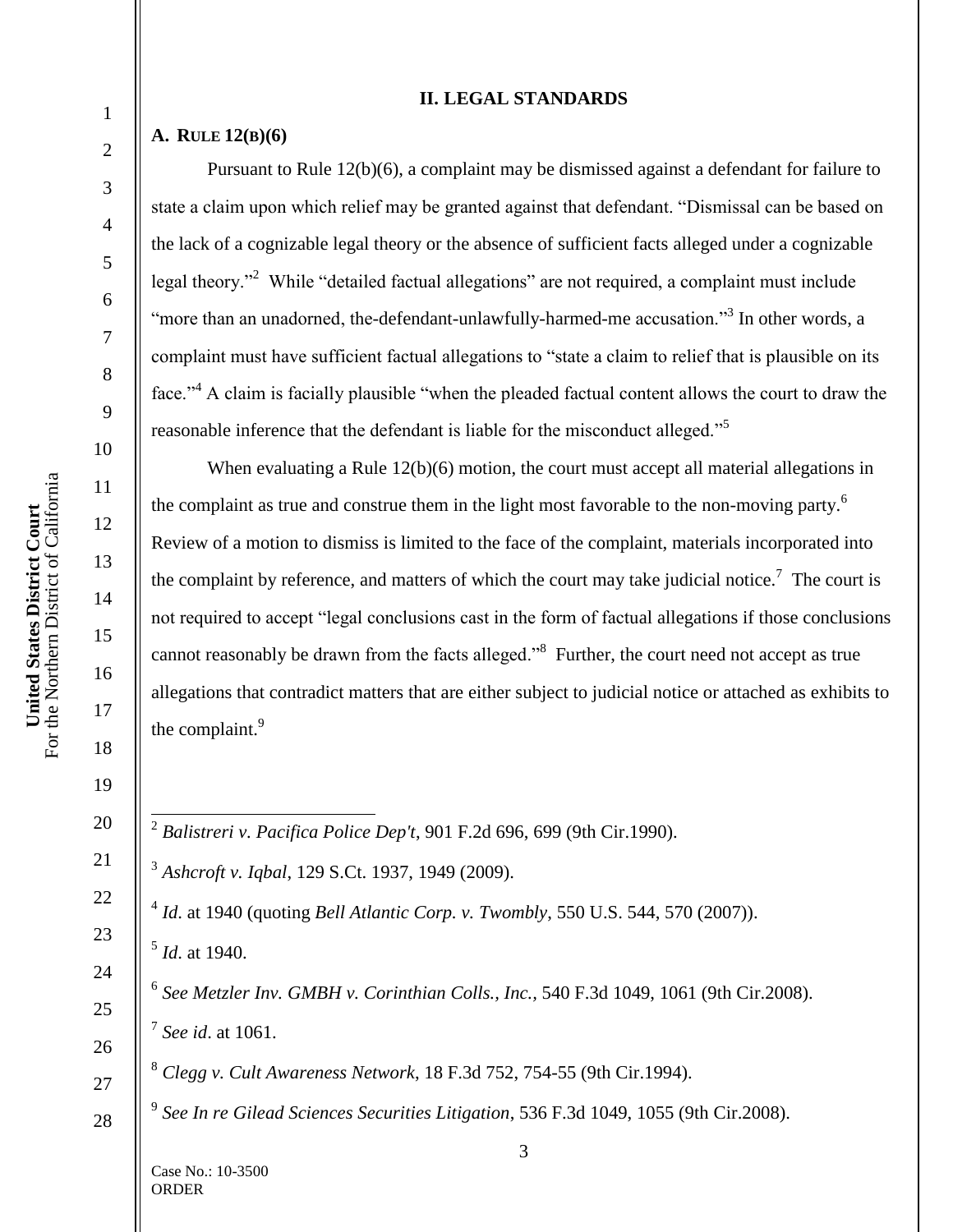United States District Court<br>For the Northern District of California For the Northern District of California **United States District Court**

1

2

3

4

5

―Dismissal with prejudice and without leave to amend is not appropriate unless it is clear that the complaint could not be saved by amendment.<sup> $10$ </sup> If dismissing with prejudice, a district court's failure to consider the factors relevant to whether amendment should be permitted and failure to articulate why dismissal should be with prejudice instead of without prejudice may constitute an abuse of discretion. $^{11}$ 

# **B. 42 U.S.C. § 1981**

Section 1981 "protects the equal right of all persons to make and enforce contracts without respect to race and defines "make and enforce contracts" to include the making, performance, modification, and termination of contracts, and the enjoyment of all benefits of the contractual relationship."<sup>12</sup> In order to establish a claim under section 1981, a plaintiff must establish that  $(1)$ he or she is a member of a racial minority; (2) the defendant intended to discriminate against plaintiff on the basis of race by the defendant; and (3) the discrimination concerned one or more of the activities enumerated in the statute (i.e., the right to make and enforce contracts, sue and be sued, give evidence, etc.).<sup>13</sup> Additionally, a plaintiff cannot state a section 1981 claim unless he has rights under the existing contract that he wishes to make and enforce.<sup>14</sup>

## **III. DISCUSSION**

# **A. COUNT 1: INTERFERENCE WITH THE EMPLOYMENT CONTRACT BETWEEN HICKMAN AND PROBITY**

In the first count, Hickman alleges that UABT violated section 1981 by "intentionally interfer[ring] with Hickman's employment contract with Probity by sending Hickman a racist

 $\overline{a}$ <sup>10</sup> *Eminence Capital, LLC v. Aspeon, Inc*., 316 F. 3d 1048, 1052 (9th Cir. 2003).

<sup>13</sup> *Peterson v. State of California Dept. of Corr. & Rehab*., 451 F. Supp. 2d 1092, 1101 (E.D. Cal. 2006) (citing *Mian v. Donaldson, Lufkin & Jenrette Secs. Corp.,* 7 F.3d 1085, 1087 (2nd Cir.1993)).

*<sup>14</sup> Domino's Pizza, Inc.,* 546 U.S. at 476.

<sup>11</sup> *See id.* at 1052.

<sup>12</sup> *Domino's Pizza, Inc. v. McDonald,* 546 U.S. 470, 475 (2006) (omitting internal citations).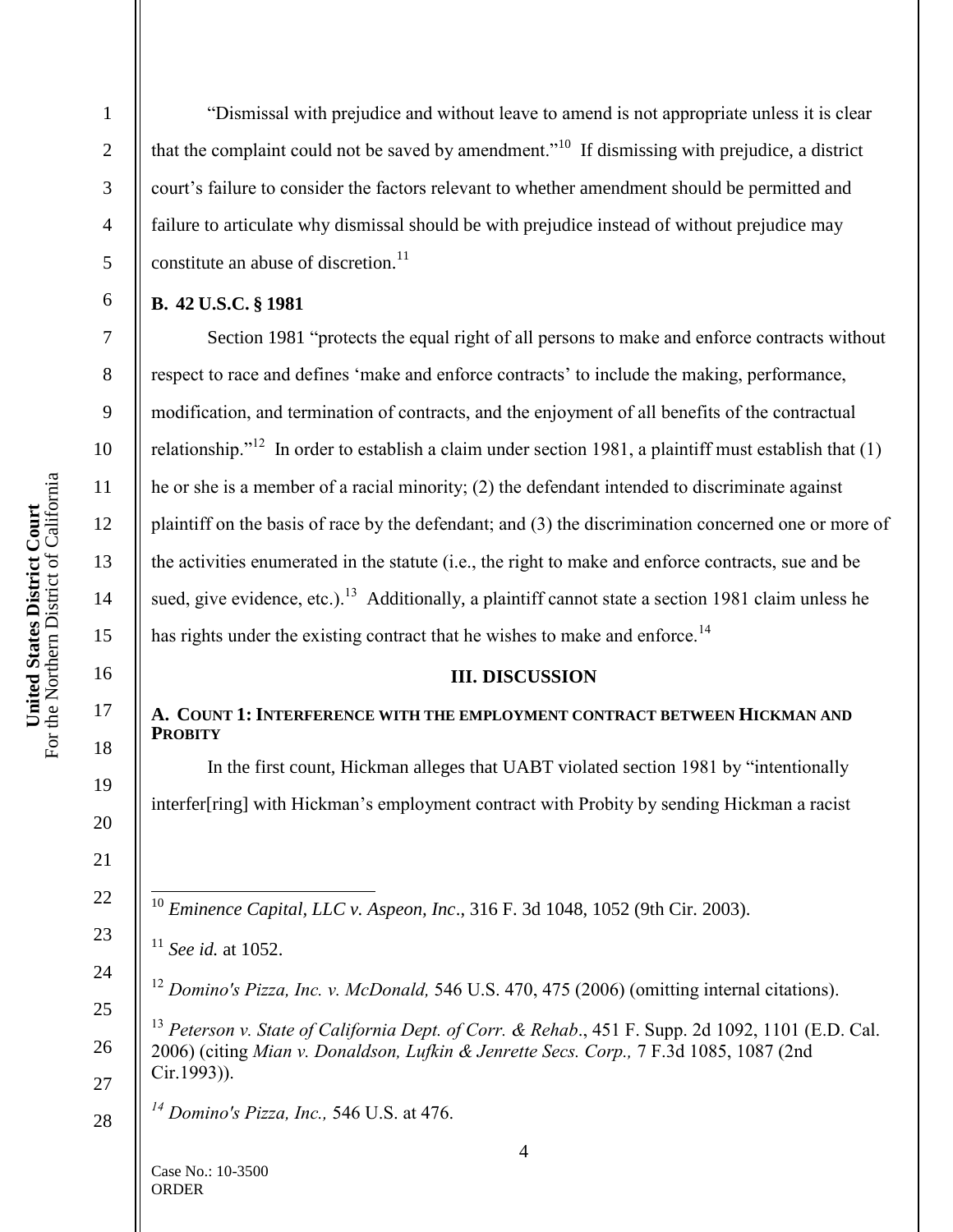**United States District Court**

1

2

3

4

5

6

7

8

9

10

11

12

13

14

15

16

17

18

19

20

21

22

23

24

25

26

27

28

email at his place of employment because of Hickman's African-American race and thereby rendering him unable to perform his duties and responsibilities for a period of time."

In support of his conclusion that the email was racially discriminatory, Hickman alleges that the email implies "[President] Obama, a black politician, was 'less' equal than his white counterparts."<sup>15</sup> Hickman further argues in his opposition that the email implies that African-Americans are animals and inferior to other races because the subject line, "Health Care and the politicians. Interesting! :) 'REMEMBER THE BOOK – ANIMAL FARM' Some animals were ‗more' equal than others!!‖ is followed by a photograph of President Obama being interviewed by a white man.<sup>16</sup>

The email, which is attached to the complaint, directly contradicts these factual allegations. Everything in the email criticizes politicians as a class, without reference to race. The email does not mention race generally or African-Americans specifically. Hickman alleges the email *implicitly* mentions race because it involves President Obama, who is African-American. The email, however, does not make any comparison between President Obama and white politicians, let alone a comparison on the basis of race. To the contrary, the email lumps President Obama and Congress together (which includes both non-African-Americans and African-American members) as the "Washington elite" and compares them to "lowly" non-politicians.<sup>17</sup>

The content of the email thus directly contradicts Hickman's allegations that the email implies that President Obama is *less* equal than non-African-American politicians or implies by

 $\overline{a}$  $^{15}$  FAC ¶ 35.

 $16$  10/07/10 Pl.'s Opp'n to Def.'s Mot. Dismiss at 5:1-2 (Docket No. 10).

 $17$  Furthermore, the subject line clearly states that it is a reference to the novel Animal Farm by George Orwell, which describes a utopian animal society that is destroyed by its leadership's corruption and greed. Over the course of the novel, the commandment "all animals are equal" is transformed to "all animals are equal, but some animals are more equal" to justify the leadership's excess. Even without having any knowledge of the plot of Animal Farm or the significance of the phrase "some animals are more equal," because the email criticizes both the President and Congress for being "elite" and using "gold-plated" healthcare coverage, the only reasonable inference is that the "more equal animals" referenced in the subject line are meant to be all politicians — regardless of their race.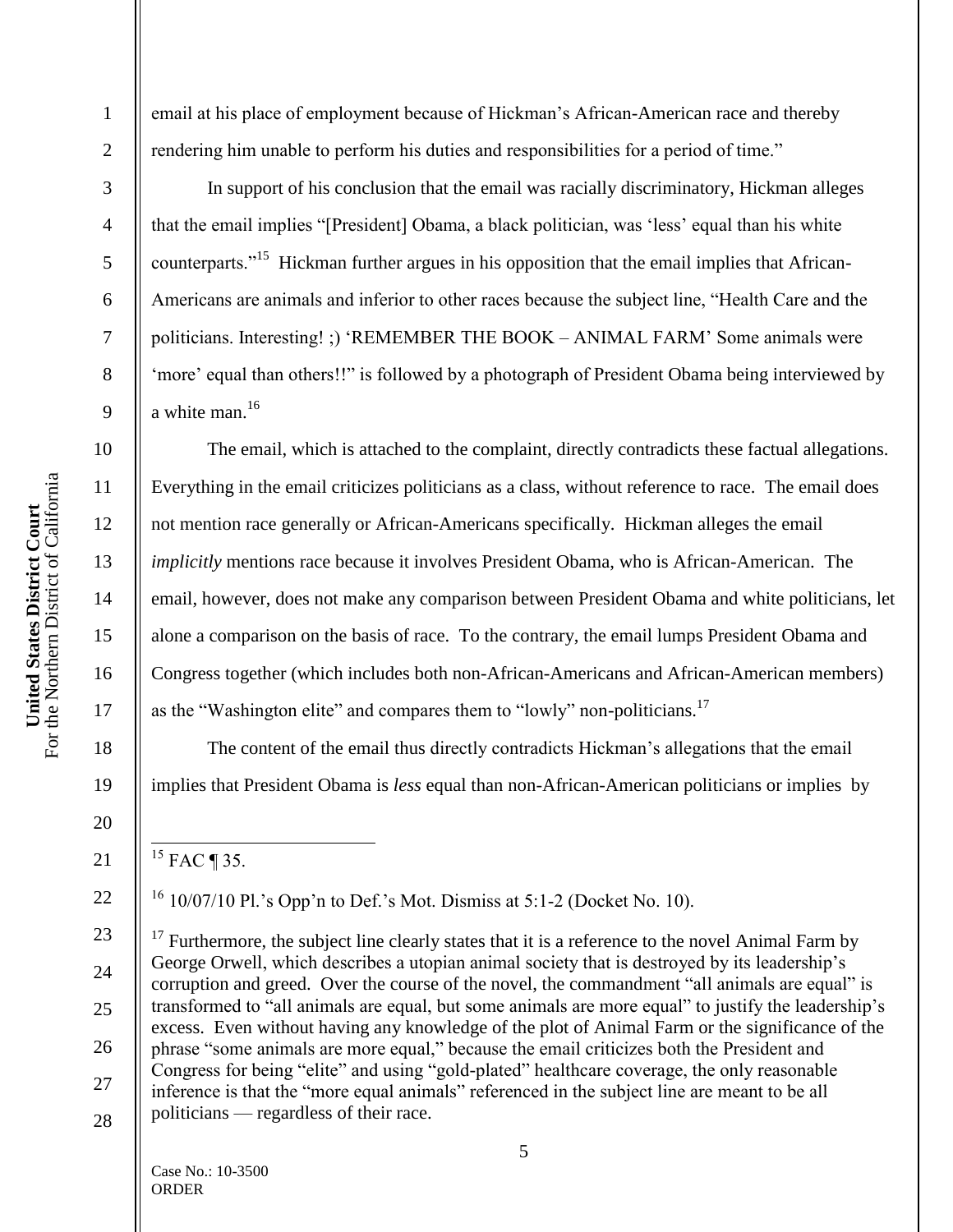extension that all African-Americans are inferior. Hickman has not alleged any other facts in the FAC that would support his claim that Drollinger's email to Hickman constituted intentional discrimination on the basis of race.<sup>18</sup>

In sum, Hickman failed to plead facts that would allow the court to draw the reasonable inference that the UABT is liable for the violations of section 1981 alleged in Count 1. The first count therefore is DISMISSED with leave to amend.

### **B. COUNT 2: TERMINATION OF THE CONTRACT BETWEEN UABT AND PROBITY**

In the second count, Hickman alleges that in violation of section 1981 UABT terminated its contract with Probity in retaliation for Hickman's objection to receipt of what he deemed racist literature and his demand that no further racist information be sent.

―A plaintiff cannot state a claim under § 1981 unless he has (or would have) rights under the existing (or proposed) contract that he wishes 'to make and enforce.' Section 1981 plaintiffs must identify injuries flowing from a racially motivated breach of their own contractual relationship, not of someone else's."<sup>19</sup>

Hickman was not a party to the contract between UABT and Probity. Hickman argues that UABT's termination following his email shows that Hickman had the right to make and enforce the contract. That alone, however, is not enough to give Hickman standing. The Supreme Court's ruling in *Domino's Pizza, Inc. v. McDonald<sup>20</sup>* is directly on point. McDonald, the sole shareholder of a company that entered into several contracts with Domino's, argued that he had standing because he made and enforced contracts for his company. The Supreme Court disagreed, explaining that "the right to 'make contracts' guaranteed by the statute was not the insignificant right to act as an agent for someone else's contracting . . . . Rather, it was the right . . . to give and

<sup>20</sup> *Id.* at 475.

1

2

3

4

5

6

7

8

9

10

11

12

13

14

15

16

17

18

19

20

21

22

23

24

 $\overline{a}$ 

25

26

27

28

In his declaration, Hickman states that he had never before received an email from Drollinger and that Drollinger knew Hickman was African-American. These additional facts, however, are not alleged in the FAC.

<sup>19</sup> *Domino's Pizza, Inc. v. McDonald*, 546 U.S. 470, 479-80 (2006).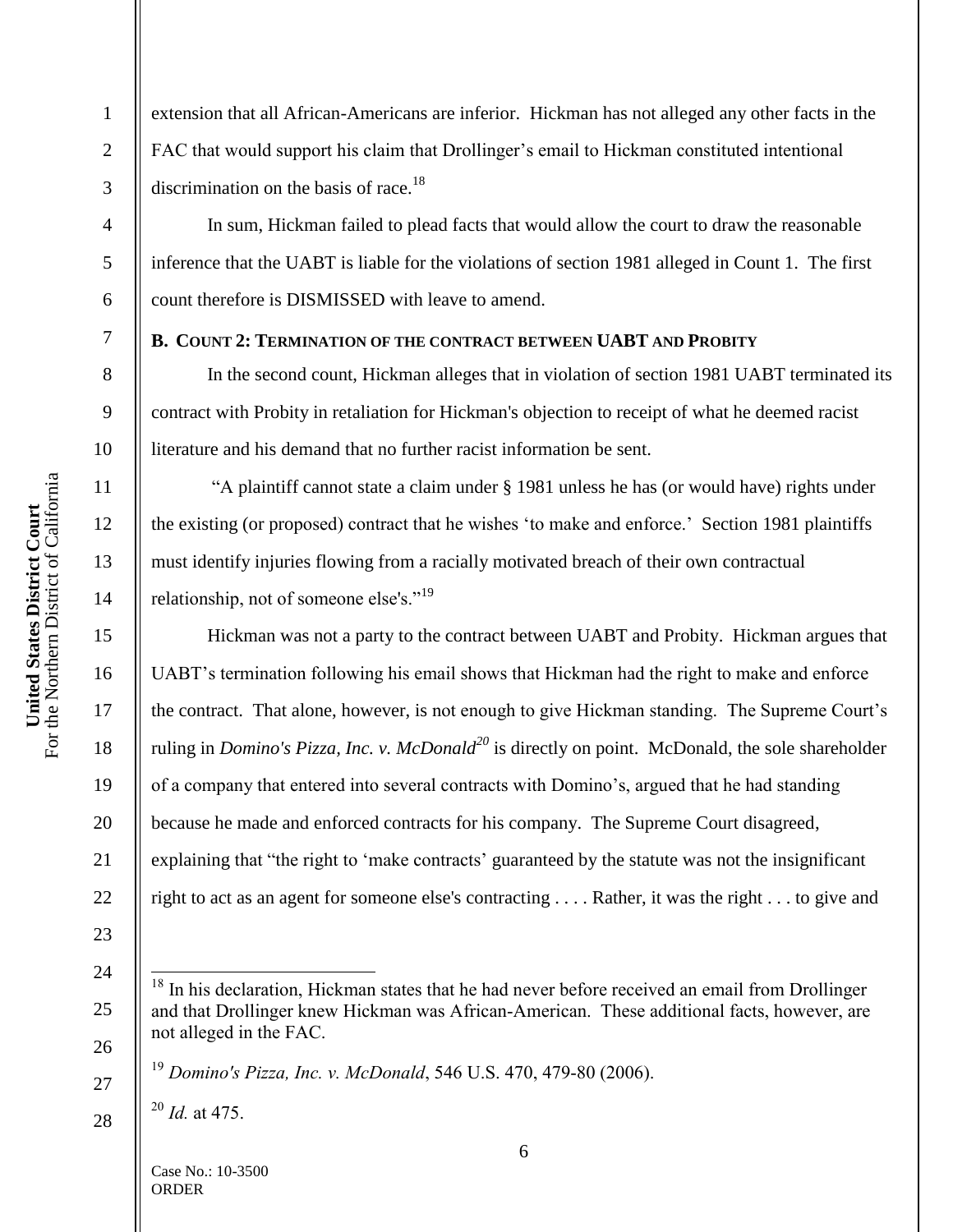1

2

3

4

5

6

7

8

9

10

11

12

13

14

15

16

17

18

19

20

21

22

23

24

25

26

27

28

receive contractual rights on one's own behalf."<sup>21</sup> Hickman has not alleged that he had the right to give or to receive contractual rights on his own behalf under the contract between UABT and Probity. As a result, Hickman has not demonstrated that he has standing to bring a section 1981 claim for the termination of the UABT/Probity contract. The second count, therefore, is DISMISSED with leave to amend.

#### **C. COUNTS 3 AND 5: RETALIATORY TERMINATION OF THE CONTRACT BETWEEN UABT AND PROBITY**

In the third count, Probity alleges that UABT terminated its contract with Probity "due to Hickman's, an African-American, objections to the racist email and that UABT deemed an African-American to be acting 'inappropriate and unprofessional' in objecting to such email. . . . [and] that in view of Hickman's objection, Probity 'did not share or tolerate UABT's ideological view." $^{22}$  The fifth count states substantially the same claim that UABT retaliated against Probity by terminating the contract because of Hickman's objection to receipt of what he deemed racist literature and demand that no further racist information be directed to him by UABT.

Section 1981 does not include an express retaliation provision, but the Ninth Circuit has concluded that section 1981 encompasses retaliation claims.<sup>23</sup> A section 1981 retaliation claim is analyzed under the framework of a claim for retaliation under Title VII.<sup>24</sup> "To make out a prima facie case of retaliation, an employee must show that (1) he engaged in a protected activity; (2) his employer subjected him to an adverse employment action; and (3) a causal link exists between the protected activity and the adverse action."<sup>25</sup>

UABT argues that Probity has failed to plead facts to state that Hickman was engaging in a protected activity when he replied to Drollinger's email. Section 1981 prohibits employers from

 $^{21}$  *Id.* at 475.

 $\overline{a}$ 

 $22$  FAC ¶ 48.

<sup>23</sup> *See Manatt v. Bank of America*, 339 F.3d 792, 795 (9th Cir. 2003).

<sup>24</sup> *Id*. at 801.

<sup>25</sup> *Ray v. Henderson*, 217 F.3d 1234, 1240 (9th Cir. 2000)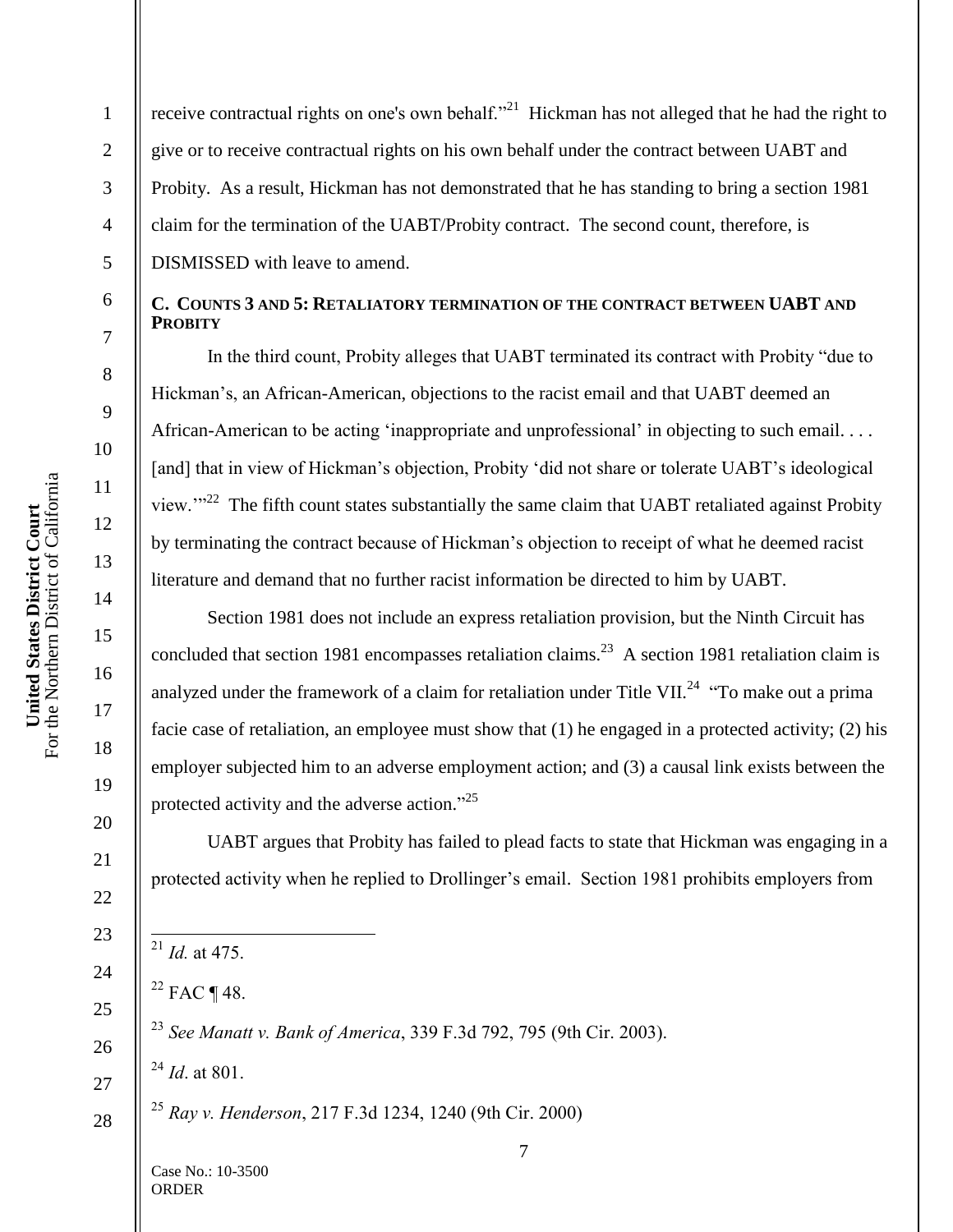United States District Court<br>For the Northern District of California For the Northern District of California **United States District Court**

7

8

9

10

11

12

13

14

15

16

17

18

19

20

21

22

23

24

25

1 2 3 4 5 6 discriminating against an employee because that employee has opposed any practice that the employee reasonably believes is unlawful under those provisions.<sup>26</sup> Put another way, in order to state a claim of retaliation, Probity must allege facts that show that Hickman"s email complained of conduct that Hickman reasonably believed was forbidden under Section 1981. For the same reasons this court dismissed count one, it was not reasonable for Hickman to believe that the email from Drollinger constituted intentional race discrimination.<sup>27</sup>

In addition, the plaintiff must state facts sufficient to infer that the defendant was aware that the plaintiff had engaged in protected activity.<sup>28</sup> Hickman replied to Drollinger's email with the following sentence: "If you ever send me another email you will be dealt with severely." Probity argues that Drollinger understood Hickman's email as an objection to the racially discriminatory content of Drollinger's email because Drollinger had written the offending email. As discussed above, the email criticizes a plan for universal health care; it does not draw any comparisons based on race or mention race. The content of the email alone cannot reasonably be construed to be racially discriminatory. Thus, Probity has not stated any facts about the content of Hickman's email or its context that could give rise to a reasonable inference that UABT was aware that Hickman was objecting to racial discrimination. $^{29}$ 

Probity has not alleged facts sufficient to state a plausible claim that UABT terminated the contract in retaliation for a protected activity, in violation of § 1981. Counts 3 and 5 therefore are DISMISSED with leave to amend.

<sup>28</sup> *Raad v. Fairbanks N. Star Borough Sch. Dist*., 323 F.3d 1185, 1197 (9th Cir. 2003), *opinion amended on denial of reh'g*, 00-35999, 2003 WL 21027351 (9th Cir. May 8, 2003).

26 27 28 <sup>29</sup> *Cf. Garcia-Paz v. Swift Textiles, Inc.*, 873 F. Supp. 547, 560 (D. Kan. 1995) (applying the same retaliation framework to and ADEA claim and finding that "[e]mployers need not approach every employee's comment as a riddle, puzzling over the possibility that it contains a cloaked complaint of discrimination.").

 $\overline{a}$ <sup>26</sup> *Lockett v. Bayer Healthcare*, C 05-03978 CRB, 2008 WL 624847, at \*7 (N.D. Cal. Mar. 3, 2008) (citing *Freitag v. Ayers,* 468 F.3d 528, 541 (9th Cir.2006)).

<sup>27</sup> *Cf. Clark County Sch. Dist. v. Breeden*, 532 U.S. 268, 271 (2001) (holding that no reasonable person could have believed that the single incident recounted by the plaintiff violated Title VII's standard).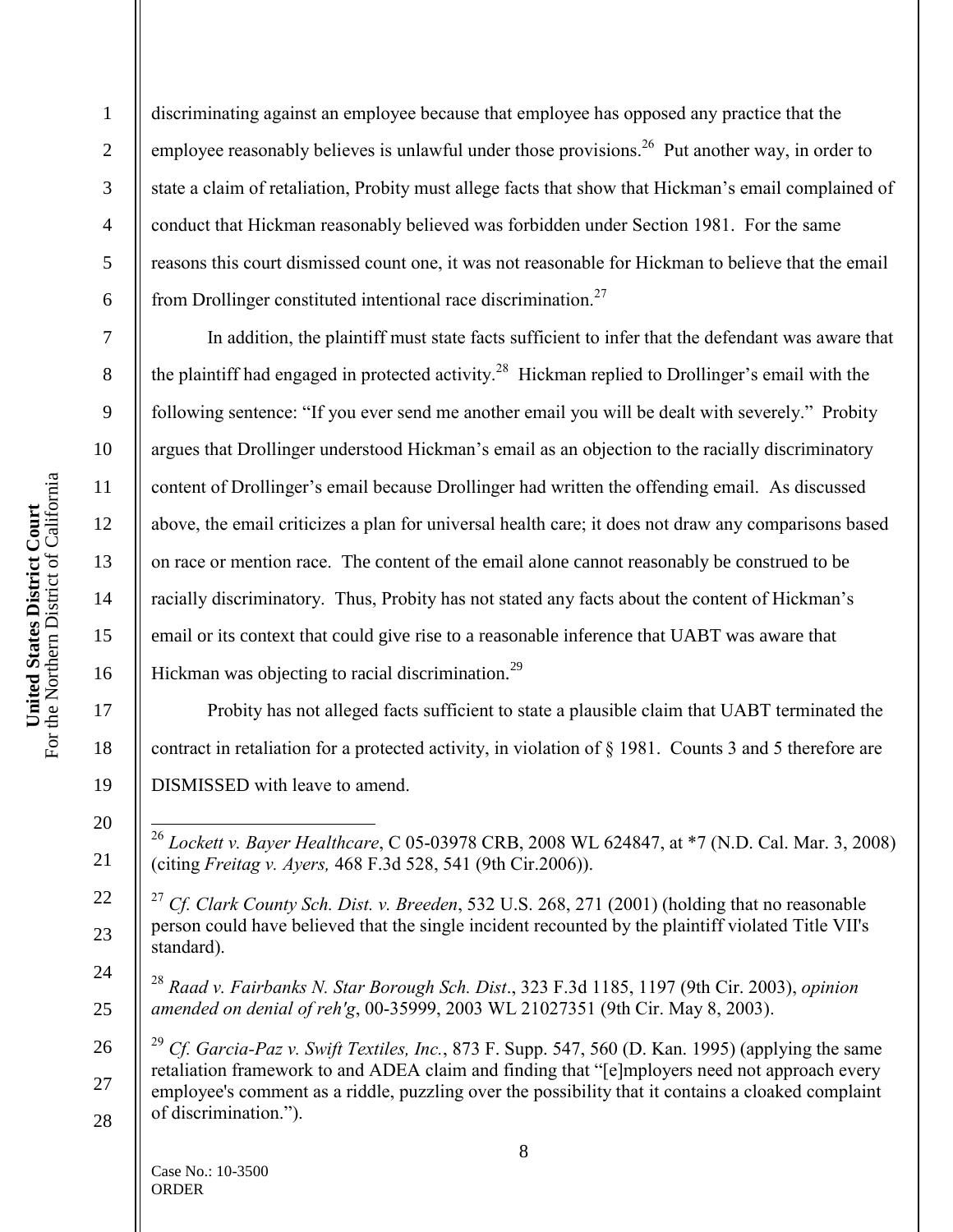#### **D. COUNT 4: INTERFERENCE WITH THE EMPLOYMENT CONTRACT BETWEEN HICKMAN AND PROBITY**

17

18

19

20

21

22

23

24

25

26

27

1

In the fourth count, Probity similarly alleges that UABT "intentionally interfered with Probity's employment contract with its employee Hickman, an African-American, by sending directly to employee Hickman unsolicited emails without permission or approval . . . . UABT sent the email of Exhibit 2 to Hickman to intentionally cause Hickman emotional distress and thereby interfere with Hickman's ability to perform his employment duties."

Section 1981 redresses only intentional discrimination based on race.<sup>30</sup> Count 4 does not allege any racial discrimination; it alleges merely that UABT sent unsolicited emails to Hickman. Count 4 therefore is DISMISSED with leave to amend.

## **E. COUNTS 6-12: SUPPLEMENTAL JURISDICTION**

The Section 1981 claims provide the sole basis for federal subject matter jurisdiction. While federal courts may exercise supplemental jurisdiction over state-law claims "that are so related to claims in the action within [the court's] original jurisdiction that they form part of the same case or controversy under Article III of the United States Constitution, $\frac{331}{12}$  a court may decline to exercise supplemental jurisdiction where it "has dismissed all claims over which it has original jurisdiction."<sup>32</sup> Indeed, unless "considerations of judicial economy, convenience[,] and fairness to litigants" weigh in favor of the exercise of supplemental jurisdiction, "a federal court should hesitate to exercise jurisdiction over state claims."<sup>33</sup> Because it is not yet clear that Probity and Hickman can state a viable section 1981 claim, the court will DEFER its review of the remaining state-law claims.

- $\overline{a}$ <sup>30</sup> *Lowe v. City of Monrovia,* 775 F.2d 998, 1010 n. 10 (9th Cir.1985).
- <sup>31</sup> 28 U.S.C. § 1367(a),
- $32$  *Id.* § 1367(c)(3).

28 <sup>33</sup> *United Mine Workers v. Gibbs*, 383 U.S. 715, 726 (1966); *see also Carnegie-Mellon Univ. v. Cohill*, 484 U.S. 343, 350 (1988) ("[A] federal court should consider and weigh in each case, and at every stage of the litigation, the values of judicial economy, convenience, fairness, and comity.").

United States District Court<br>For the Northern District of California For the Northern District of California **United States District Court**